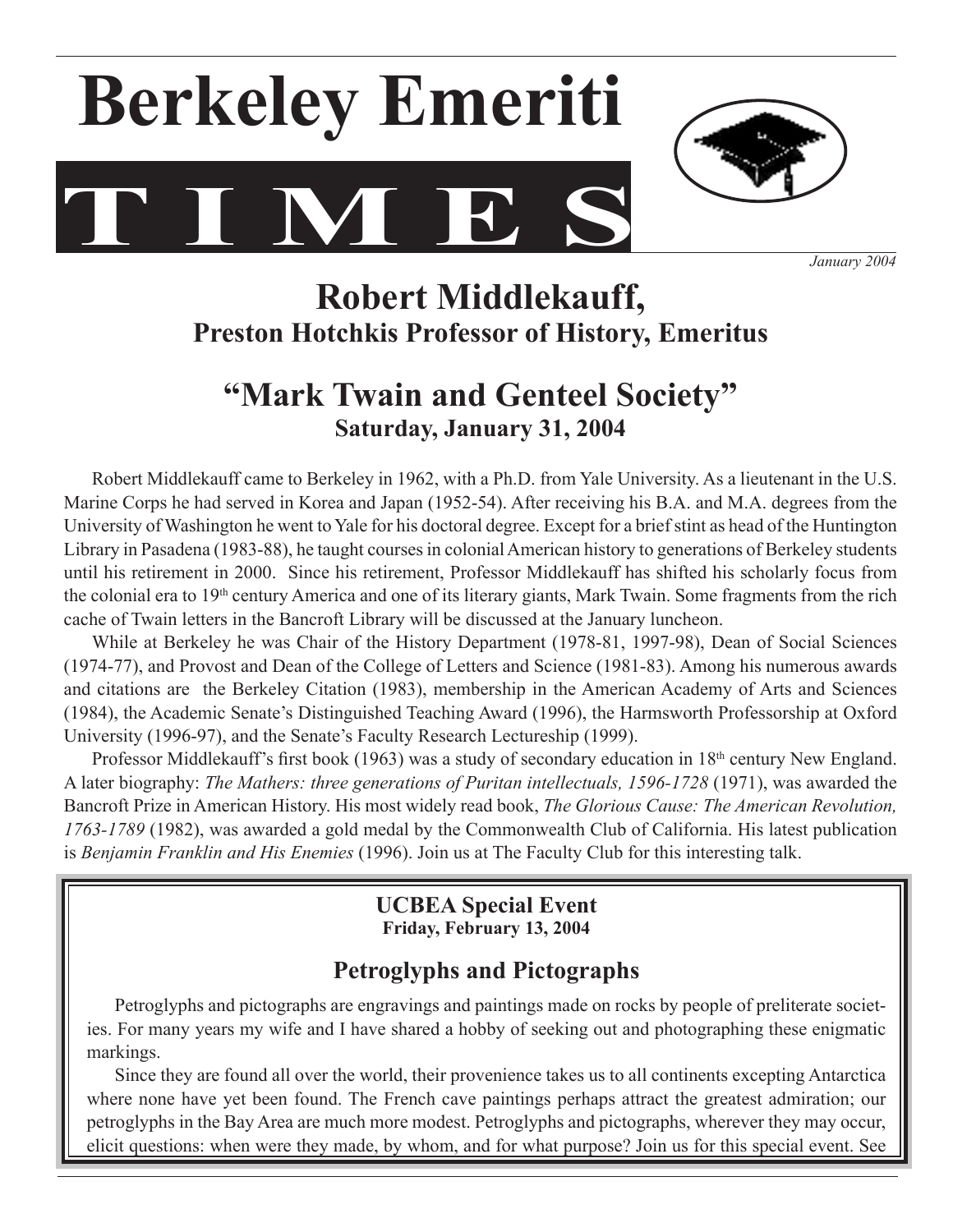### **The Oral Tradition in Sacred Texts**

## **UCB EMERITI ASSOCIATION EXECUTIVE COMMITTEE**

### **2003-2004**

**President** Gene Brucker

**Vice President** Paola Timiras

**Secretary-Treasurer**  Joseph Garbarino

**Stewards** Betty Carpenter Sue Cork Mary Dee Vermeulen Todd Smith

**Members at Large** Claude Babcock George Leitmann Austin Ranney Larry Waldron Sheridan Warrick

**Mailing Address** UC Berkeley Emeriti Association 2 Boalt Hall, # 7200 Berkeley, CA 94720-7200

**Director, UCB Retirement Center** Shelley Glazer 510/642-5461 sdg@uclink.berkeley.edu

**Administrative Specialist** André S. Porter asporter@uclink.berkeley.edu

| Office                                | <b>UCB Retirement Center</b><br>2 Boalt Hall, #7200<br>Berkeley, CA 94720-7200             |
|---------------------------------------|--------------------------------------------------------------------------------------------|
| Hours                                 | Monday – Friday<br>$8:30$ am $-4:30$ pm<br>Closed Noon-1 pm                                |
| Telephone<br>Fax<br>Web site<br>Email | 510/642-5461<br>510/643-1460<br>http://thecenter.berkeley.edu<br>ucbrc@uclink.berkeley.edu |



Published before each meeting of the UC Berkeley Emeriti Association: To provide closer networking for members with meeting announcements, meeting reviews, executive committee actions, pertinent campus news, and to reach out to members who cannot attend the meetings. Editor: Claude Babcock Phone: 510/848-3368 Email: cbabcock@uclink.berkeley.edu

 On Saturday, November 8, Professor Alan Dundes of the Department of Anthropology addressed the Berkeley Emeriti Association on the subject of folklore in the *Bible* and the *Qur'an.* Much of his lecture was drawn from his two recent books, *Holy Writ as Oral Lit: The Bible as folklore* (1999) and *Fables of the Ancients: Folklore in the Qur'an* (2003).

 A folklorist looks at the *Bible* and *Qur'an* quite differently from a theologian or historian. Professor Dundes assured his listeners that describing sacred texts as folklore is not derogatory. The many inconsistencies between different versions of the same event in the *Bible* or *Qur'an* are notsurprising to students of folklore. In fact, such different versions are clear evidence of oral tradition in which stories are told by successive generations of speakers. The differences become apparent only when the stories are written down, when they acquire an immutable form.

 Numbers of persons or things are frequently inconsistent or contradictory. The number of visitors to Jesus's tomb is different in the accounts of John, Mark and Luke. The Old Testament Commandments received from God (or written by Moses) number more than 10, perhaps 11 or 12, depending on how you count them.

 To those theologians who interpret the *Bible* literally such discrepancies present a problem, the seriousness of which depends on how closely they believe the *Bible* is literally the word of God. Historians have the problem of deciding which of the fables to agree upon, to use Napoleon's dismissive definition of history. The folklorist is not concerned with the accuracy or even the truth of the various accounts but seeks to reveal the presence of folklore in the texts and categorize it.

 In both the *Bible* and *Qur'an* there are stories conforming to types. Folk tales have been compiled in numbered types – perhaps like the compilations made by legendary comedians who can recite jokes to each other by simply calling out numbers.Astory from the *Qur'an,* discussed by our speaker, was described as Aarne-Thompson tale type 766. In this story the writer of the *Qur'an* indulges in what Professor Dundes describes as a purely folklorist discussion concerning the number of sleepers involved. The narrative voice, functioning as a folklorist, seems well aware that there are different versions of the tale and concludes that Allah best knows their number.

 Analysis and criticism of the *Bible* is a well-accepted practice in the West, but Islam has severe strictures forbidding analysis and commentary on the *Qur'an*. It is not permissible to translate the *Qur'an* from Arabic, and Muslims, even in non-Arab countries, must recite the text inArabic. However, in cultures that respect disinterested investigation, Professor Dundes's enlightening commentaries should not incur the wrath of Christian, Jew or Muslim.

 *Larry Waldron*

### **The Weather Outside is Frightful**

 Perhaps now is the time to consider the AARP Driver Safety Program. A toll-free number (888/227-7669) provides information on the program. When I took the course it was held in the basement of old Herrick Hospital on Dwight Way, cost \$10, and completion resulted in a reduction in my car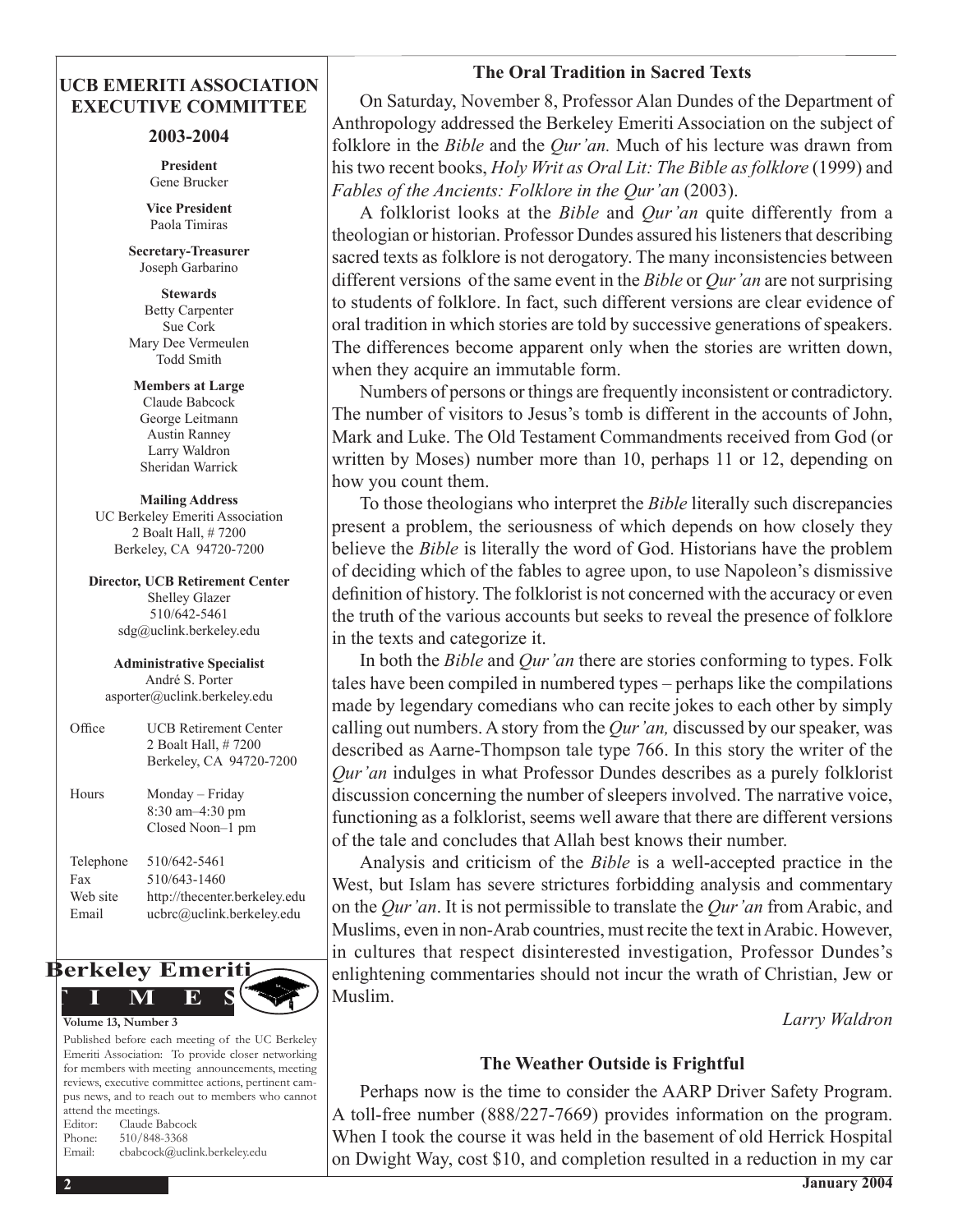This year the Board of the Emeriti Association inaugurated an award to honor colleagues who have continued to do exceptional work as scholars, teachers and community activists since their retirement. In September, the Board bestowed this award on Professor Mark Rosenzweig of the Psychology Department. At its luncheon meeting on November 8, the Association honored Professor Eugene Hammel of the Anthropology and Demography Departments for his extraordinary record of teaching, research and service since his retirement in 1993.

 During the past decade Professor Hammel has regularly taught coursesin the Demography Department, chaired five doctoral dissertations, supervised seven postdoctoral fellows and served as department chair in 1996-97. [It should also be added that Gene was the founding chair of this department.] He has published some 50 papers since 1993 on a variety of topics ranging from demographic studies in the Balkans to the demographic roots of political instability world-wide. Gene has served on four national advisory committees including two which helped reshape the funding of social science within the National Institute of Health and the National Science Foundation. Over the last two years he has been a central contributor to the National Academy of Science's efforts to bring the nation's scientific resources to bear on countering the crisis of terrorism. He drafted large sections of the recently published reports "Discouraging Terrorism" and "Terrorism Perspectives from the Behavioral and Social Sciences" and was the single author of an overview "Dimensions of Terrorism: Actors, Actions, Consequences." Professor Hammel's high-profile work on the panel on terrorism is one of the most visible and important contributions of UC Berkeley to the national arena where science helps shape policy.

 The Board salutes Gene Hammel for his outstanding



lecture, *"The 60s at the University of California as I Saw Them."*

# **Extraordinary Professor SATISFACTORY SERVICES**

# *New Recommendations*



**Marize Almeida** (232-9045) is excellent at cleaning homes, offices and apartments and guarantees all her work. (June Cheit)

**Kirk T. Allen** of Lamorinda Electric (925/283-9473) is a good electrician who will take small jobs (Olivia Eielson).

**Frank Zincavage** (420-1559) Carpenter, Craftsman, Handyman. (Mel Webber)

*Reprise: 2003 Recommendations*

**Tom at Woolery Window Washing** (925/935-2119), Dependable, flawless work, reasonable. (Beverly Portis)

**Tony at The Recovery** (843-2708), (Upholstery), Reliable craftsman, good taste. (Claude Stoller)

**Design Framing** (530-4004) Chris Lange, Artistic eye, excellent framing, reasonable. (Louise Taylor)

**Tom Cat Moving and Hauling** (864-1900, fax 864-1064) Tom Maris "Serving the entire Bay Area." (Claude Babcock)

**Bill Hubartt** (547-5896) Licensed electrician, reasonable rates, will do small jobs. (Louise Taylor)

**Appliance Sales and Services** (800/424-6783 - S.F.) Small electric appliances. Reasonable. (Claude Babcock)

**Jim's Quality Asphalt** (614-7154) Driveway repair, professional work, reliable, reasonable. (Charles Muscatine)

**California Draperies** (895-2111) Maria Furtado - Excellent work, reasonable. (Clare Cooper Marcus)

**John Agnitsch** (367-6564, agnitsch@aol.com), Licensed electrical contractor. Fast, reliable. (J.B. Neilands)

**Herta Weinstein** (845-8724) Yoga for seniors is highly recommended. (Juanita